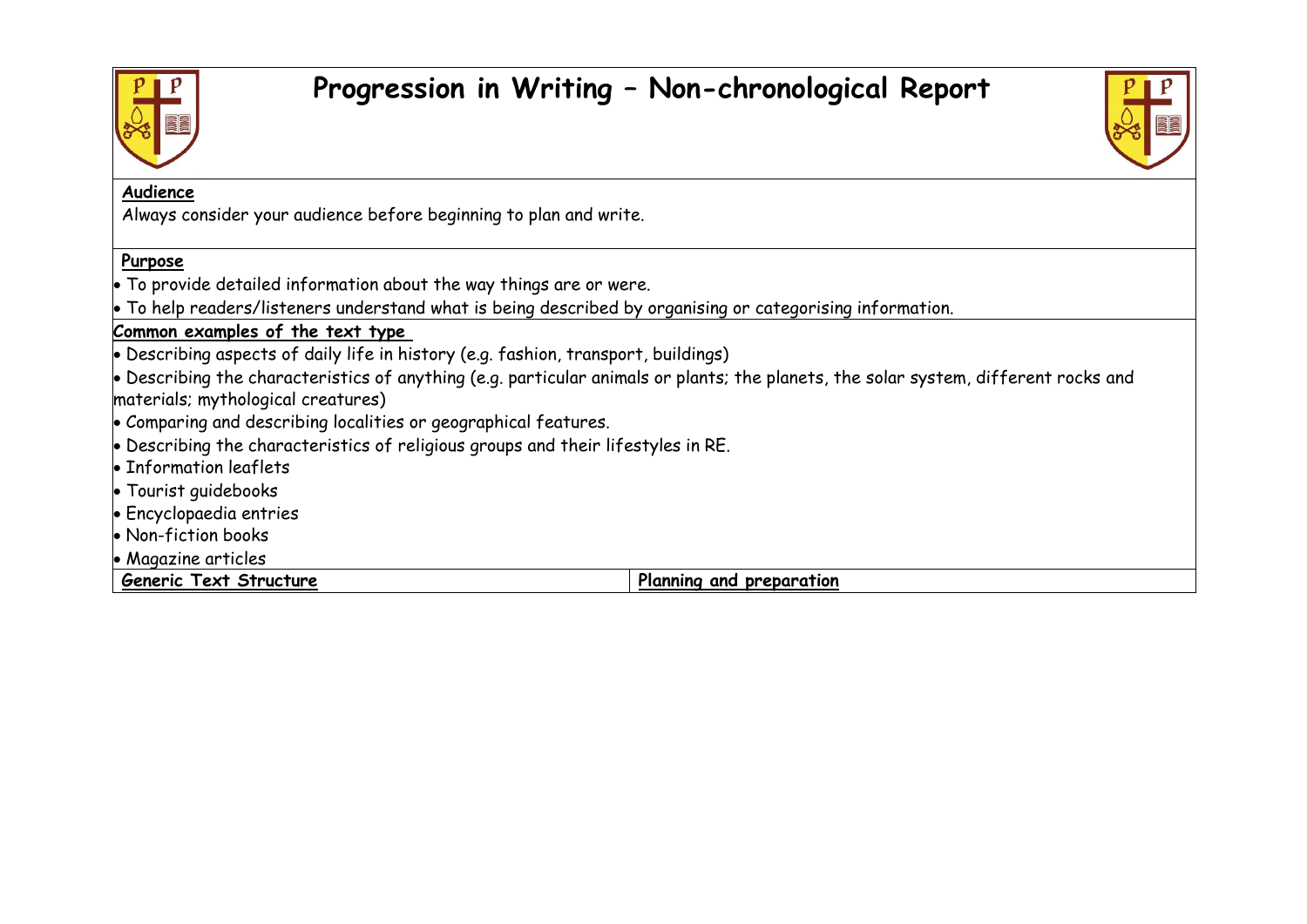| Structure often includes:                                        | . Plan how you will organise the information you want to       |  |
|------------------------------------------------------------------|----------------------------------------------------------------|--|
| $\bullet$ In the absence of a temporal (chronological) structure | include, e.g. use paragraph headings, a spider gram or a grid. |  |
| where events happen in a particular order, non-                  | · Gather information from a wide range of sources and          |  |
| chronological reports usually have a logical structure. They     | collect it under the headings you've planned.                  |  |
| tend to group information, often moving from general to          | • Consider using a script so that children can orally rehearse |  |
| more specific detail and examples or elaborations.               | some of the language structures associated with this text      |  |
| A common structure includes:                                     | type in readiness for final, written piece.                    |  |
| • An opening statement, often a general classification           | • Contextualised SPAG - see below.                             |  |
| (Sparrows are birds)                                             |                                                                |  |
| $\bullet$ Sometimes followed by a more detailed or technical     |                                                                |  |
| classification (Their Latin name is)                             |                                                                |  |
| • A description of whatever is the subject of the report         |                                                                |  |
| organised in some way to help the reader make sense of           |                                                                |  |
| the information. For example:                                    |                                                                |  |
| • It's qualities (Like most birds, sparrows have                 |                                                                |  |
| feathers.)                                                       |                                                                |  |
| • It's parts and their functions (The beak is small and          |                                                                |  |
| strong so that it can )                                          |                                                                |  |
| · It's habits/behaviour/ uses (Sparrows nest in)                 |                                                                |  |
| Progression in                                                   |                                                                |  |
| skills                                                           |                                                                |  |
| <b>EYFS</b>                                                      | $\bullet$ Title (can be given)                                 |  |
|                                                                  | · Simple subject specific language                             |  |
|                                                                  | • Present or past tense                                        |  |

| KS1 | • Subject specific language                                   |
|-----|---------------------------------------------------------------|
|     | $\bullet$ Facts                                               |
|     | • Present or Past tense (depending on subject)                |
|     | $\bullet$ Usually written in third person (he, she. It, they) |
|     | • Coordinating conjunctions to link two main ideas.           |
|     | • Subordinating conjunctions                                  |
|     | $\bullet$ Title (can be given)                                |
|     | $\bullet$ Subheadings (can be given)                          |

• Simple connectives e.g. 'and'

• May be linked to a real-life experience e.g. trip or visitor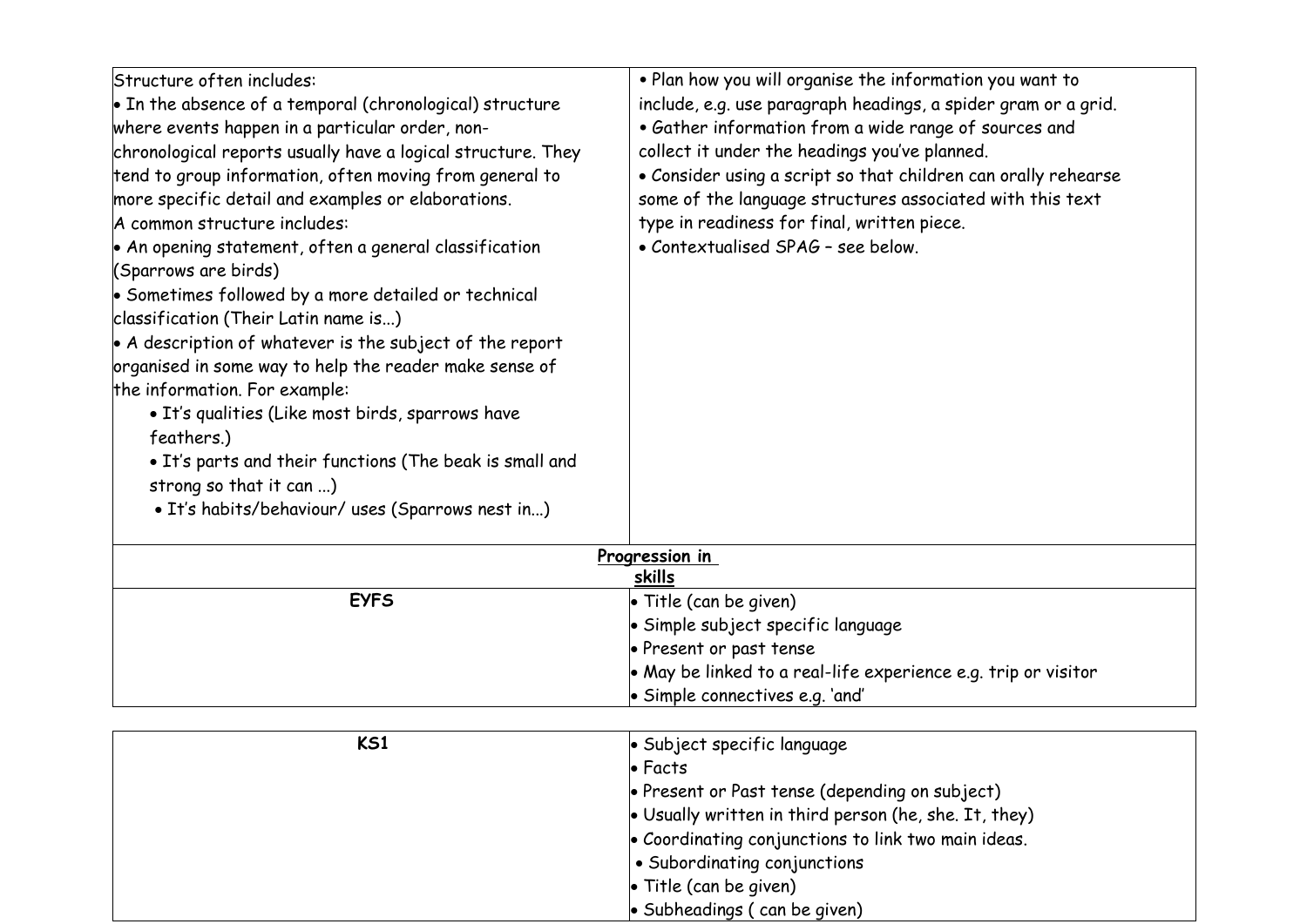|             | • Pictures/captions/labels could be used to aid presentation                |
|-------------|-----------------------------------------------------------------------------|
|             | Possible text structure:                                                    |
|             | <b>Introduction</b>                                                         |
|             | A sentence to explain what is being written about                           |
|             | Main body                                                                   |
|             | A few sentences underneath each subheading.                                 |
|             | <b>Conclusion</b>                                                           |
|             | A sentence to describe own opinion of the subject and why                   |
| LKS2        | $\bullet$ Text organisation to aid presentation e.g. paragraphs/ headings/  |
|             | subheadings. • Range of adverbials and conjunctions                         |
|             | • Technical vocabulary                                                      |
|             | $\bullet$ Information which is factual and accurate                         |
|             | $\bullet$ Use of subordinating conjunctions to join clauses and as openers. |
|             | $\bullet$ Create cohesion and avoid repetition through the use of nouns and |
|             | pronouns e.g. The Victorians liked to visit the seaside. They were also     |
|             | fond of                                                                     |
|             | Possible text structure: 3                                                  |
|             | Introduction                                                                |
|             | A paragraph to explain the topic including any special features             |
|             | Main body                                                                   |
|             | A paragraph written under each of the sub headings.                         |
|             | Conclusion                                                                  |
|             | A paragraph about peoples' opinions of the subject and why                  |
| UKS2        | Create cohesion within paragraphs using adverbials e.g. Shortly             |
| As for LKS2 | afterwards, David Beckham began to play more seriously. Before              |
| plus:       | long, he became professional                                                |
|             | • Parenthesis using brackets, dashes and commas can be used to              |
|             | add additional information. E.g. Victoria Beckham, David's celebrity        |
|             | wife, also enjoys football.                                                 |
|             | · Use layout devices e.g. headings, subheadings, columns, bullets,          |
|             | can be used to provide additional information; present information          |
|             | clearly; and quide the reader. Consistent use of this can also create       |
|             | cohesion.                                                                   |
|             | $\bullet$ The passive voice can be used to avoid personalisation; to avoid  |
|             | naming the agent of a verb; to add variety to a sentence or to              |
|             | maintain an appropriate level of formality e.g. Sparrows are found          |